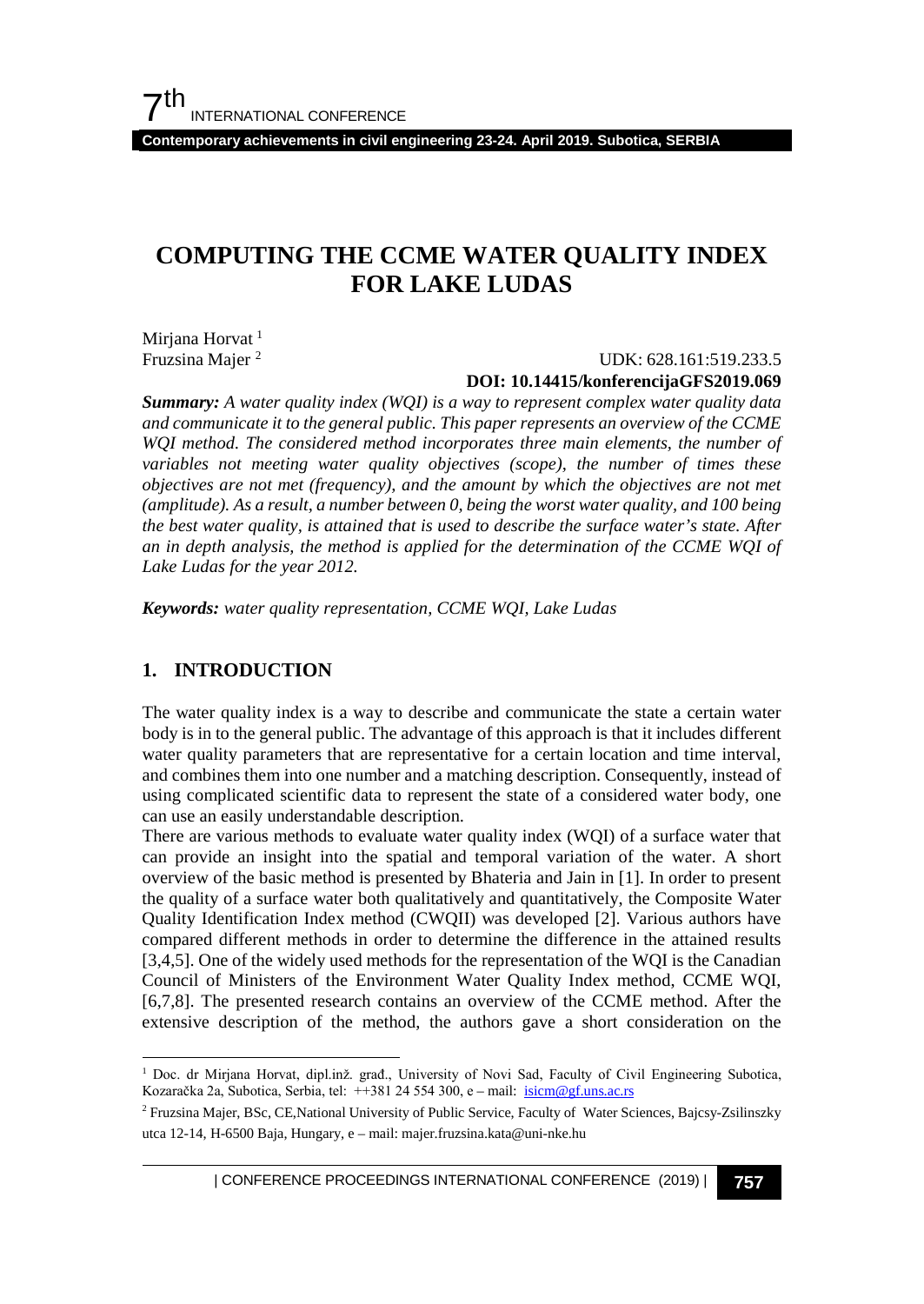#### **Савремена достигнућа у грађевинарству 23-24. април 2019. Суботица, СРБИЈА**

measurements included in the forthcoming study. Namely, any numerical evaluation of water resources relies on the previously conducted measurements [9]. The selected method is utilized for the evaluation of the WQI for Lake Ludas using measurements from 2012.

### **2. THE CCME WATER QUALITY INDEX METHOD**

Details concerning the CCME waster quality index method can be found in the Canadian Water Quality Guidelines [10,11]. In this paper the authors gave an overview of this method in order to explain the general idea behind it and it's application on an actual case study.

The CCME WQI is computed according to Eq. 1.

$$
\text{CCME WQI} = 100 - \left[ \frac{\sqrt{F_1^2 + F_2^2 + F_3^2}}{1.732} \right] \tag{1}
$$

In Eq. factors  $F_1$ ,  $F_2$  and  $F_3$  present the scope, frequency and amplitude and are combined to calculate the CCME WQI, while factor 1.732 is introduced to scale the CCME WQI index from 0 to 100. The scope,  $F_1$ , shows the extent of the water quality data that are noncompliant over the time interval included in the analysis. More precisely, this is the number of water quality parameters that did not meet their objectives. The scope is computed according to Eq. 2.

$$
F_1 = 100 \cdot \left[ \frac{\text{Number of parameters not meeting the objectives}}{\text{Total number of considered parameters}} \right] \tag{2}
$$

The frequency,  $F_2$ , inserts into the computation the percentage of the individual tests that do not meet the objectives. The computation of the frequency is given with Eq. 3.

$$
F_2 = 100 \cdot \left[ \frac{\text{Number of failed tests}}{\text{Total number of tests}} \right]
$$
 (3)

The third element of the method is the amplitude,  $F_3$ , that holds within itself the amount by which the objectives are not met. The computation of the amplitude is divided into the following steps:

• computing the excursion that shows the number of times by which an individual measurements fails the objective, evaluated using Eqs. 6. or 5.

$$
\text{excursion}_{i} = \left(\frac{\text{Failed test value}_{i}}{\text{Objective}}\right) - 1\tag{4}
$$

$$
\text{excursion}_{i} = \left(\frac{\text{Objective}}{\text{Failed test value}_{i}}\right) - 1\tag{5}
$$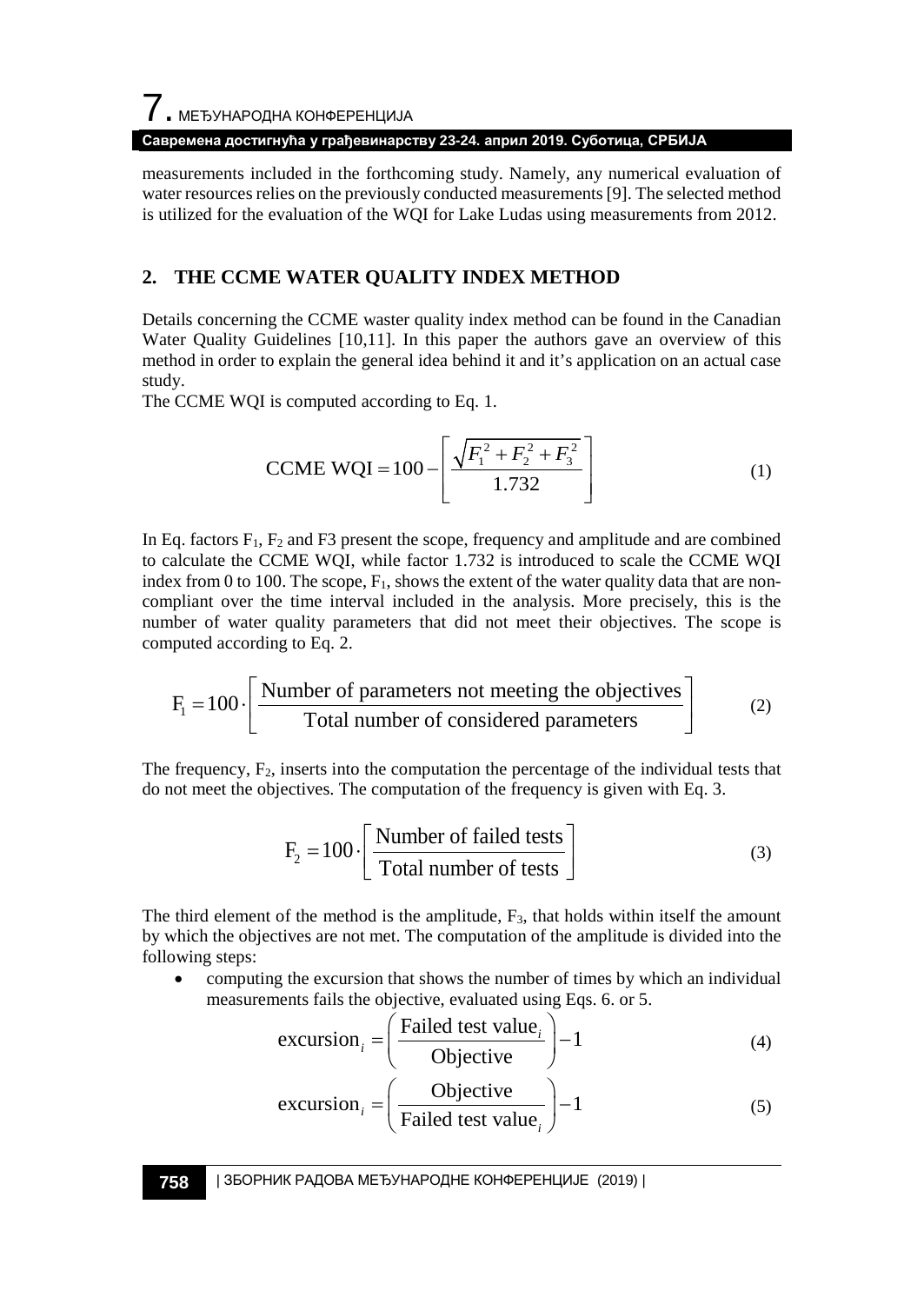# $7<sup>th</sup>$ INTERNATIONAL CONFERENCE

•

**Contemporary achievements in civil engineering 23-24. April 2019. Subotica, SERBIA**

determining the collective amount by which these individual tests don't comply with the objectives, called the normalized sum of excursions, nse, that is computed using Eq. 6

$$
nse = \left(\frac{\sum_{i=1}^{n} \text{excursion}_{i}}{\text{number of tests}}\right)
$$
 (6)

• computing the amplitude itself, Eq. 7., using the previously computed excursion and it's normalized sum,

$$
F_3 = \left(\frac{\text{nse}}{0.01 \cdot \text{nse} + 0.01}\right). \tag{7}
$$

After determining the elements of the method, one can utilize Eq. 1 to determine CCME WQI. The attained number is between 0 and 100 where the lowest value 0 implies a very poor water quality, whereas the value 100 indicates excellent water quality. Finally, the established value of the CCME WQI is ranked into one of the five categories presented in Tab. 1.

| Value of CCME WQI | Water quality category |
|-------------------|------------------------|
| $95-100$          | Excellent              |
| 80-94             | Good                   |
| $60-79$           | Fair                   |
| 45-59             | Marginal               |
| በ-44              | Poor                   |

*Table 1. Water quality categories of the CCME WQI method*

## **3. APPLICATION OF THE CCME WATER QUALITY INDEX METHOD**

The application of the CCME WQI computation is presented on the example of Lake Ludas. Lake Ludas is a shallow lake located near the town of Subotica in Serbia. It is a special natural preserve and is listed as a swamp area of international significance by the Ramsar Convention according to which it takes up the area of approximately 593 ha. Lake Ludas has two main inflows, one is from the Kires channel flowing from the Hungarian side, and the other is the Palic-Ludas channel. Due to it's significance, the quality parameters of the lake are fairly regularly monitored by the Public Health Institute Subotica who publish their measurements online. Using these measurements it is possible to conduct a water quality evaluation of Lake Ludas.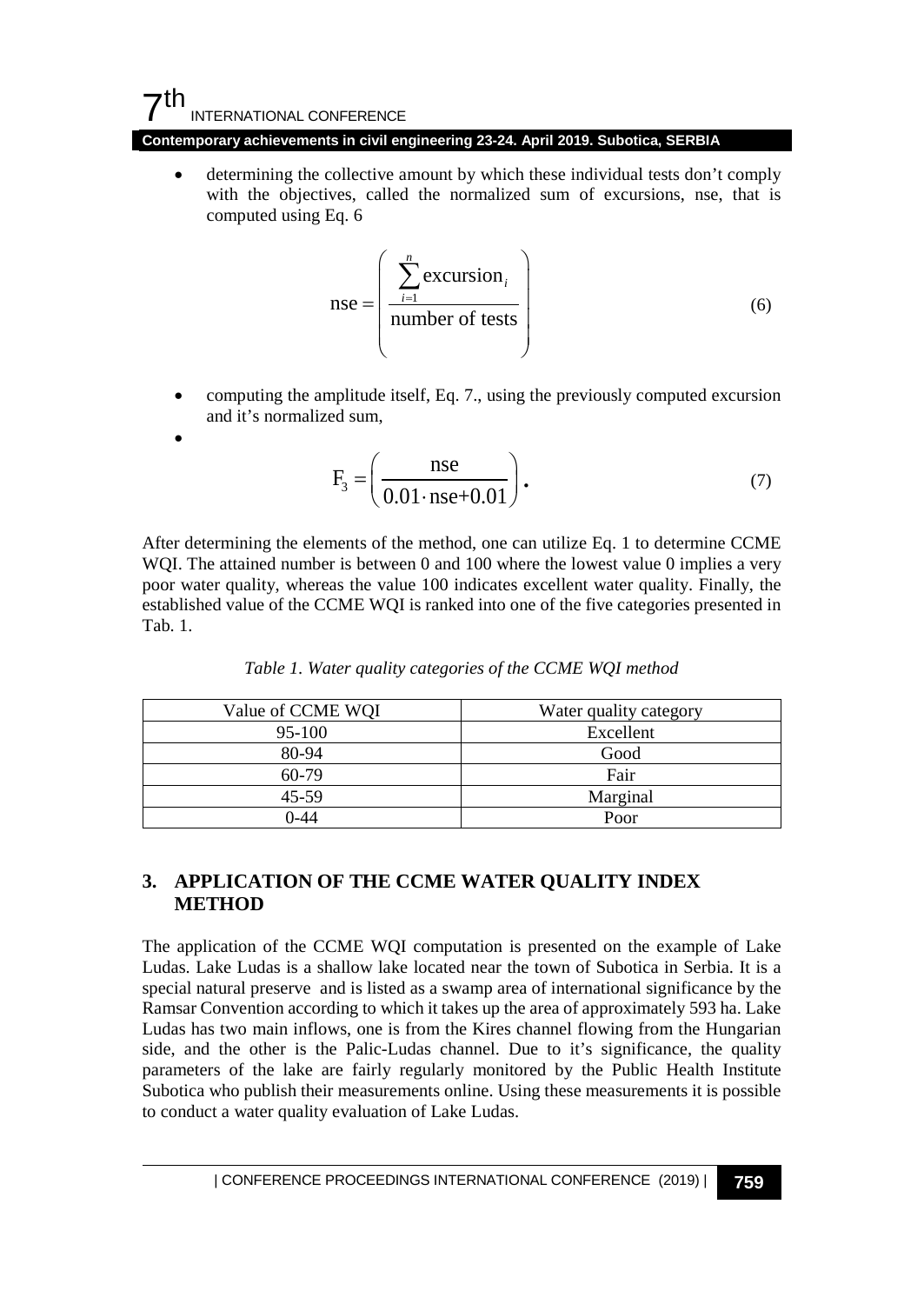# 7. МЕЂУНАРОДНА КОНФЕРЕНЦИЈА

### **Савремена достигнућа у грађевинарству 23-24. април 2019. Суботица, СРБИЈА**

In this case, the authors chose to employ the WQI analysis using the data from year 2012. Before computing the CCME WQI it is necessary to select which of the water quality parameters are to be included in the quality evaluation. The selection of the representative parameters is done using Pearson's correlation. By computing the Pearson's correlation coefficient for all of the available water quality parameters, one can attain an insight into the influence these parameters have on each other and the water quality itself. The correlation coefficient can take the value between  $-1$ , suggesting no correlation, to  $+1$ , suggesting complete correlation of the considered parameters.

|                  |                          | T           | pH       | $\mathcal{C}$ | D <sub>O</sub> | <b>COD</b> | BOD <sub>5</sub> | Chl-a    |
|------------------|--------------------------|-------------|----------|---------------|----------------|------------|------------------|----------|
|                  |                          | $^{\circ}C$ |          | $\mu$ S/cm    | mg/l           | mg/l       | mg/1             | $mg/m^3$ |
| T                | $^{\circ}C$              |             |          |               |                |            |                  |          |
| pH               | $\overline{\phantom{0}}$ | 0.620       | 1        |               |                |            |                  |          |
| $\mathbf C$      | $\mu$ S/cm               | 0.220       | 0.142    | 1             |                |            |                  |          |
| <b>DO</b>        | mg/l                     | $-0.173$    | 0.161    | $-0.782$      |                |            |                  |          |
| <b>COD</b>       | mg/l                     | 0.580       | 0.610    | 0.703         | $-0.453$       | 1          |                  |          |
| BOD <sub>5</sub> | mg/1                     | 0.364       | 0.352    | 0.557         | $-0.256$       | 0.798      |                  |          |
| Chl-a            | $mg/m^3$                 | 0.272       | 0.600    | $-0.100$      | 0.306          | 0.441      | 0.314            | 1        |
| <b>SS</b>        | mg/1                     | 0.455       | 0.724    | 0.120         | 0.107          | 0.481      | 0.358            | 0.692    |
| <b>TP</b>        | mg/1                     | 0.298       | 0.573    | 0.164         | 0.084          | 0.453      | 0.369            | 0.199    |
| PO <sub>4</sub>  | mg/l                     | $-0.192$    | 0.207    | 0.291         | $-0.121$       | 0.120      | 0.014            | $-0.070$ |
| <b>TN</b>        | mg/1                     | 0.120       | 0.510    | 0.412         | $-0.037$       | 0.676      | 0.571            | 0.517    |
| TK               | mg/1                     | 0.283       | 0.619    | 0.341         | $-0.080$       | 0.638      | 0.418            | 0.579    |
| NO <sub>2</sub>  | mg/1                     | $-0.546$    | $-0.226$ | $-0.228$      | 0.365          | $-0.319$   | $-0.115$         | $-0.103$ |
| NO <sub>3</sub>  | mg/1                     | $-0.409$    | $-0.149$ | $-0.126$      | 0.323          | $-0.362$   | $-0.200$         | $-0.233$ |
| NH <sub>4</sub>  | mg/1                     | $-0.429$    | $-0.078$ | 0.100         | 0.068          | $-0.064$   | 0.086            | $-0.200$ |

#### *Table 2.Pearson's correlation coefficients, part 1*

*Table 3.Pearson's correlation coefficients, part 1*

|                 |      | SS       | <b>TP</b> | PO <sub>4</sub> | <b>TN</b> | <b>TNK</b> | NO <sub>2</sub> | NO <sub>3</sub> | NH <sub>4</sub> |
|-----------------|------|----------|-----------|-----------------|-----------|------------|-----------------|-----------------|-----------------|
|                 |      | mg/l     | mg/1      | mg/1            | mg/1      | mg/1       | mg/1            | mg/1            | mg/l            |
| <b>SS</b>       | mg/1 |          |           |                 |           |            |                 |                 |                 |
| <b>TP</b>       | mg/1 | 0.515    |           |                 |           |            |                 |                 |                 |
| PO <sub>4</sub> | mg/1 | 0.080    | 0.093     |                 |           |            |                 |                 |                 |
| <b>TN</b>       | mg/1 | 0.614    | 0.477     | 0.229           |           |            |                 |                 |                 |
| TK              | mg/1 | 0.625    | 0.288     | 0.216           | 0.800     |            |                 |                 |                 |
| NO <sub>2</sub> | mg/1 | $-0.333$ | $-.0326$  | 0.409           | 0.131     | 0.157      |                 |                 |                 |
| NO <sub>3</sub> | mg/1 | $-0.261$ | $-0.323$  | 0.604           | $-0.058$  | $-0.057$   | 0.735           |                 |                 |
| NH <sub>4</sub> | mg/l | $-0.226$ | $-0.108$  | 0.506           | 0.119     | 0.224      | 0.701           | 0.580           |                 |

The numerical values of the computed correlation coefficients are given in Tabs. 2 and 3, where the white columns with lighter letters mark the water quality parameters that were omitted from the CCME WQI computations (temperature, T, dissolved oxygen, DO, 5 day biochemical oxygen demand, BOD<sub>5</sub>, orthophospathe, PO<sub>4</sub>, and total Kjeldahl nitrogen,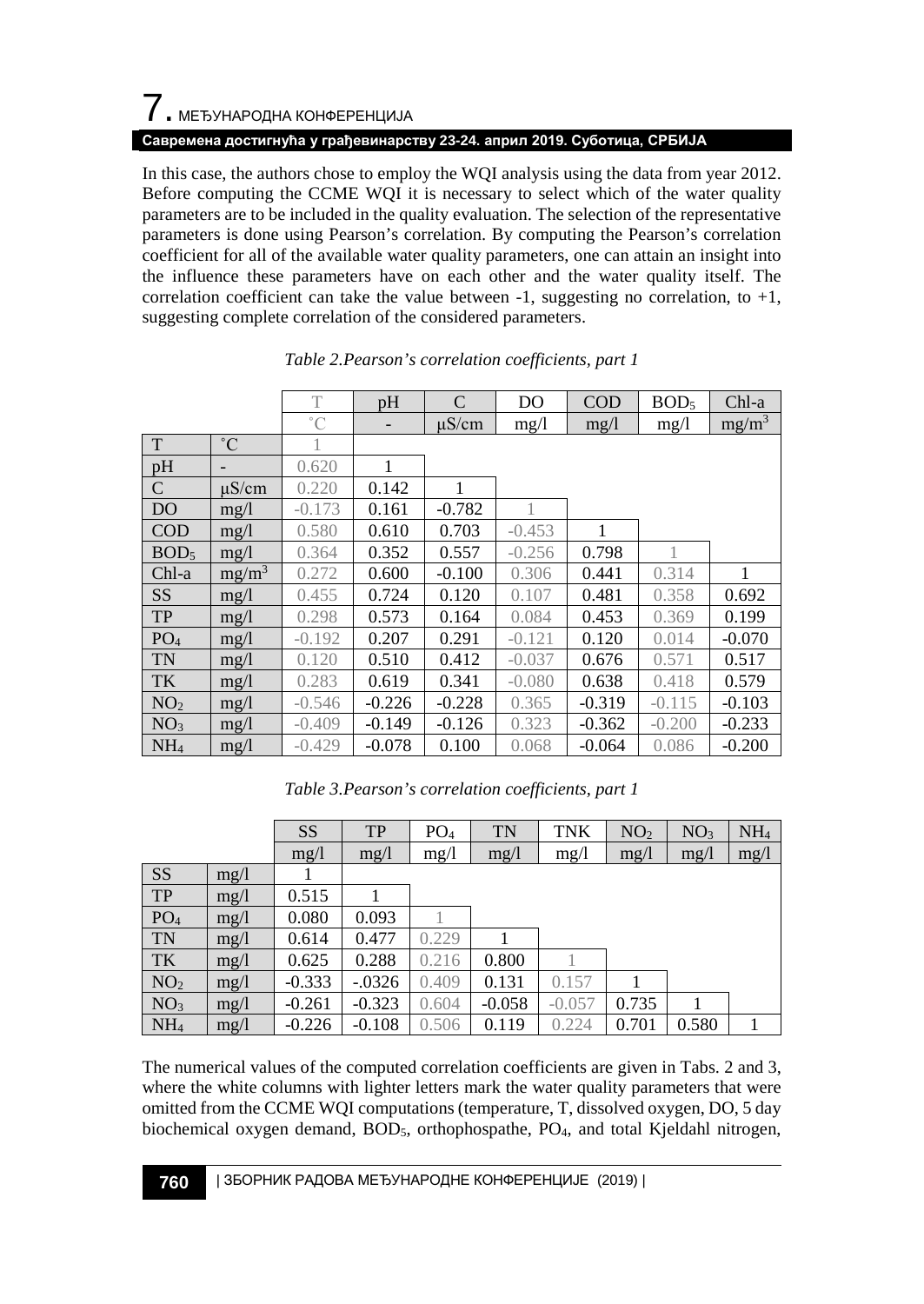# $7<sup>th</sup>$ INTERNATIONAL CONFERENCE

### **Contemporary achievements in civil engineering 23-24. April 2019. Subotica, SERBIA**

TNK). It should be pointed out that even though the temperature had high correlation to other parameters, it was decided not to include it into the following analysis due to the issues of selecting the objective for it throughout the year.

Finally, the following 10 parameters were included in the computation of the CCME WQI: pH, conductivity (C), bichromate chemical oxygen demand (COD), chlorophyll-a (Chla), suspended sediments (SS), total phosphorus (TP), total nitrogen (TN), nitrite nitrogen  $(NO<sub>2</sub>)$ , nitrate nitrogen  $(NO<sub>3</sub>)$  and ammonium nitrogen  $(NH<sub>4</sub>)$ , as seen in Tabs. 2 and 3. Since there are available measurements of the water quality parameters at the north and south part of Lake Ludas, both of these data sets were included into the considerations. As a result, the total number of considered parameters was 10, while the total number of tests is computed as 10 parameters times 12 months times 2 data sets, giving a total of 240 tests. The objectives for the computation of the water quality index were taken from the Serbian National regulations and are given in Table 4.

| Parameter | <b>SS</b> | TP                  | Chl-a           |                 | COD             |
|-----------|-----------|---------------------|-----------------|-----------------|-----------------|
| Unit      | mg/l      | mg/1                | $mg/m^3$        | $\mu$ S/cm      | mg/             |
| Objective |           |                     | 100             | 1500            | 50              |
| Parameter | DН        | TN                  | NO <sub>2</sub> | NO <sub>3</sub> | NH <sub>4</sub> |
| Unit      |           | mg/l                | mg/1            | mg/1            | mg/             |
| Objective |           | $10^*$ or $20^{**}$ | 9.2             |                 | $_{0.8}$        |

*Table 4. Objectives for the water quality parameters used to compute the CCME WQI*

*\**-objective from May 1<sup>st</sup> until November 15<sup>th</sup>,

*-objective from May 1st until November 15th , \*\*-objective from November 16th until April 30th*

Tables 5 and 6 contain the measurements that were engaged into the CCME WQI computations, where the computed values of excursions are marked with grey color in column exc, while the first columns denote the lake part where the measurements were conducted (N for north and S for south), and the second columns, marked M. present the month at which the data were determined. The last row in both Tabs. shows the objective, marked Obj., and the partial sum of excursions for the given water quality parameter, denoted **Σexc**.

It should also be pointed out that the exc boxes that are left empty are those where the measurements meet the objectives.

The steps to computing the CCME WQI were given in Sec. 2. where the CCME WQI itself is computed according to Eq. 1. Before we can determine the CCME WQI, it is necessary to determine it's elements, the scope, Eq. 2, frequency, Eq. 3. and amplitude given with Eq. 7. Using Eq. 2. the scope is determined as follows:

$$
F_1 = 100 \cdot \left[ \frac{\text{No. of param. not meeting the objectives}}{\text{Total number of considered parameters}} \right] = 100 \cdot \left[ \frac{7}{10} \right] = 70
$$

The number of parameters not meeting the objectives can be seen from the last row of Tabs. 5 and 6. Columns  $\Sigma$ exc that have values greater than 0 are the ones where the parameter didn't meet the objective at a certain point during the measurements. The exact

| CONFERENCE PROCEEDINGS INTERNATIONAL CONFERENCE (2019) <sup>|</sup>**761**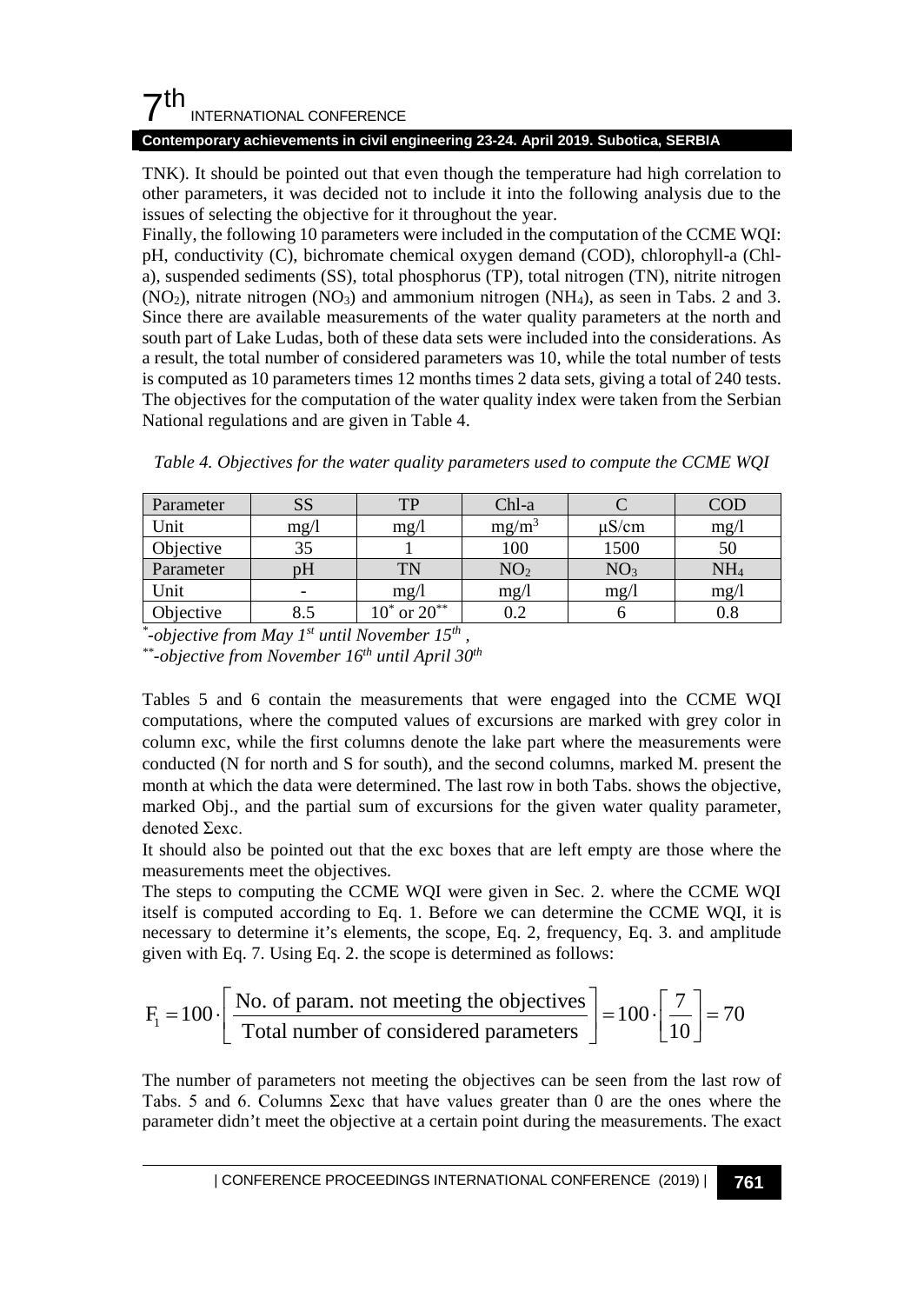# 7. МЕЂУНАРОДНА КОНФЕРЕНЦИЈА

### **Савремена достигнућа у грађевинарству 23-24. април 2019. Суботица, СРБИЈА**

time of when the parameter failed the objective can be seen from the exc boxes. If the box has a value that is greater than zero, than at that point the considered parameter failed the objective. Empty boxes indicate exc values that are less than zero and hence met the objectives, consequently they are not included into the computation of  $\Sigma$ exc.

|             | $M$ .            | SS   | exc            | ${\rm TP}$   | exc            | Chl-a | exc          | ${\bf C}$ | exc          | $\rm{COD}$ | exc               |
|-------------|------------------|------|----------------|--------------|----------------|-------|--------------|-----------|--------------|------------|-------------------|
|             | $\mathbf{1}$     | 58   | 0.66           | 0.48         |                | 250   | 1.5          | 1093      |              | 112        | 1.24              |
|             | $\sqrt{2}$       | 54.3 | 0.55           | 0.23         |                | 35.1  |              | 1363      |              | 98         | 0.96              |
|             | $\mathfrak{Z}$   | 60   | 0.71           | 0.41         |                | 375   | 2.75         | 958       |              | 77         | 0.54              |
|             | $\overline{4}$   | 185  | 4.29           | 0.57         |                | 421   | 3.21         | 1021      |              | 130        | 1.6               |
|             | $\sqrt{5}$       | 96   | 1.74           | 0.51         |                | 125   | 0.25         | 1011      |              | 138        | 1.76              |
| $\mathbf N$ | 6                | 115  | 2.29           | 0.58         |                | 562   | 4.62         | 991       |              | 168        | 2.36              |
|             | $\overline{7}$   | 150  | 3.29           | 0.64         |                | 430   | 3.3          | 1187      |              | 244        | 3.88              |
|             | $\,$ 8 $\,$      | 350  | 9              | 0.2          |                | 1406  | 13.06        | 1350      |              | 257        | 4.14              |
|             | 9                | 230  | 5.57           | 0.94         |                | 1172  | 10.72        | 1501      | 0.001        | 330        | 5.6               |
|             | 10               | 175  | $\overline{4}$ | 0.734        |                | 781   | 6.81         | 1459      |              | 296        | 4.92              |
|             | 11               | 33.3 |                | 0.12         |                | 536   | 4.36         | 1180      |              | 210        | 3.2               |
|             | 12               | 36.6 | 0.04           | 0.1          |                | 625   | 5.25         | 1089      |              | 120        | 1.4               |
|             | $\mathbf{1}$     | 48.8 | 0.39           | 0.62         |                | 97    |              | 1451      |              | 162        | 2.24              |
|             | $\sqrt{2}$       | 76   | 1.17           | 0.23         |                | 46.80 |              | 1696      | 0.13         | 149        | 1.98              |
|             | 3                | 47.5 | 0.36           | 0.3          |                | 94    |              | 1179      |              | 93         | 0.86              |
|             | $\overline{4}$   | 67   | 0.91           | 0.07         |                | 70    |              | 1438      |              | 132        | 1.64              |
|             | 5                | 33   |                | 0.25         |                | 125   | 0.25         | 1469      |              | 144        | 1.88              |
| S           | $\boldsymbol{6}$ | 22.5 |                | 0.29         |                | 234   | 1.34         | 1533      | 0.02         | 152        | 2.04              |
|             | 7                | 56   | 0.6            | 0.46         |                | 256   | 1.56         | 1825      | 0.22         | 336        | 5.72              |
|             | $\,$ 8 $\,$      | 38   | 0.09           | 0.11         |                | 62    |              | 2230      | 0.49         | 245        | 3.9               |
|             | 9                | 170  | 3.857          | 0.82         |                | 375   | 2.75         | 2910      | 0.94         | 404        | 7.08              |
|             | 10               | 200  | 4.71           | 0.7          |                | 312   | 2.12         | 2350      | 0.57         | 278        | 4.56              |
|             | 11               | 55   | 0.57           | 0.130        |                | 566   | 4.66         | 1748      | 0.16         | 280        | 4.6               |
|             | 12               | 33.3 |                | 0.127        |                | 703   | 6.03         | 1681      | 0.12         | 200        | 3                 |
|             |                  | Obj. | $\sum$ exc     | Obj.         | $\sum$ exc     | Obj.  | $\Sigma$ exc | Obj.      | $\Sigma$ exc | Obj.       | $\Sigma{\rm exc}$ |
|             |                  | 35   | 44.81          | $\mathbf{1}$ | $\overline{0}$ | 100   | 74.54        | 1500      | 2.65         | 50         | 71.1              |



The frequency of failed tests is: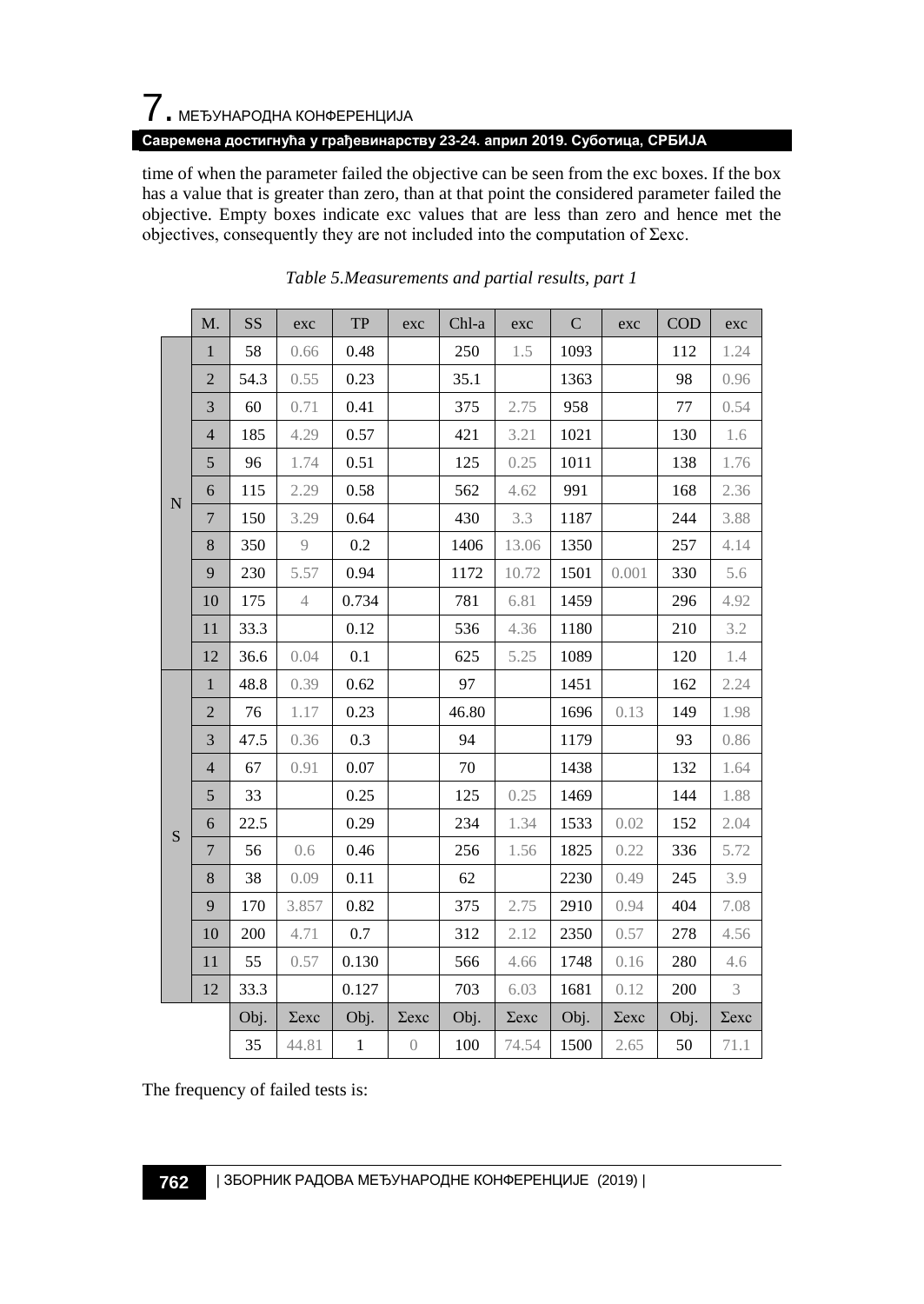7th INTERNATIONAL CONFERENCE

**Contemporary achievements in civil engineering 23-24. April 2019. Subotica, SERBIA**

$$
F_2 = 100 \cdot \left[ \frac{\text{Number of failed tests}}{\text{Total number of tests}} \right] = 100 \cdot \left[ \frac{124}{240} \right] = 51.67
$$

The number of failed tests is determined by the number of measured data that failed the objectives.

|             | M.                      | pH    | exc          | Tuble 0. Measurements and partial results, part 2<br>TN | exc.         | $\rm NO2$ | exc              | NO <sub>3</sub> | exc.             | NH4     | exc.         |
|-------------|-------------------------|-------|--------------|---------------------------------------------------------|--------------|-----------|------------------|-----------------|------------------|---------|--------------|
|             | $\mathbf{1}$            | 8.68  | 0.02         | 19.94                                                   |              | 0.113     |                  | 0.53            |                  | 3.03    | 2.78         |
|             | $\mathbf{2}$            | 9.01  | 0.06         | 14.01                                                   |              | 0.11      |                  | 1.56            |                  | 3.46    | 3.33         |
|             | $\mathfrak{Z}$          | 9.19  | 0.08         | 9.93                                                    |              | 0.046     |                  | 0.82            |                  | 1.95    | 1.44         |
|             | $\overline{\mathbf{4}}$ | 9.31  | 0.10         | 15.94                                                   |              | 0.002     |                  | 0.21            |                  | 1.31    | 0.64         |
|             | 5                       | 9.26  | 0.09         | 9.11                                                    |              | 0.003     |                  | 0.05            |                  | 1.01    | 0.26         |
| $\mathbf N$ | 6                       | 9.87  | 0.16         | 10.36                                                   | 0.04         | 0.002     |                  | 0.17            |                  | 0.96    | 0.2          |
|             | $\overline{7}$          | 10.09 | 0.19         | 18.9                                                    | 0.89         | 0.003     |                  | 0.15            |                  | 1.51    | 0.89         |
|             | $8\,$                   | 10.06 | 0.18         | 20.80                                                   | 1.08         | 0.006     |                  | 0.27            |                  | 0.78    |              |
|             | 9                       | 10.11 | 0.19         | 23.69                                                   | 1.37         | 0.007     |                  | 0.16            |                  | 1.46    | 0.82         |
|             | 10                      | 10.63 | 0.25         | 17.95                                                   | 0.79         | 0.006     |                  | 0.19            |                  | 1.8     | 1.25         |
|             | 11                      | 9.06  | 0.07         | 13.68                                                   | 0.37         | 0.069     |                  | 0.51            |                  | 2.83    | 2.54         |
|             | 12                      | 8.95  | 0.05         | 13.58                                                   |              | 0.062     |                  | 0.287           |                  | 2.74    | 2.43         |
|             | $\mathbf{1}$            | 8.36  |              | 17.62                                                   |              | 0.007     |                  | 0.29            |                  | 0.79    |              |
|             | $\overline{2}$          | 8.62  | 0.01         | 12.31                                                   |              | 0.033     |                  | 0.45            |                  | 3.52    | 3.4          |
|             | $\mathfrak{Z}$          | 8.24  |              | 9.49                                                    |              | 0.007     |                  | 0.22            |                  | 1.2     | 0.49         |
|             | $\overline{4}$          | 8.17  |              | 12.32                                                   |              | 0.006     |                  | 0.36            |                  | 1.39    | 0.73         |
|             | 5                       | 8.14  |              | 8.39                                                    |              | 0.008     |                  | 0.07            |                  | 0.94    | 0.18         |
| $\mathbf S$ | 6                       | 8.75  | 0.03         | 6.60                                                    |              | 0.004     |                  | 0.31            |                  | 1.44    | 0.79         |
|             | $\overline{7}$          | 9.32  | 0.10         | 13.88                                                   | 0.39         | 0.001     |                  | 0.29            |                  | 2.22    | 1.77         |
|             | 8                       | 9.49  | 0.12         | 13.42                                                   | 0.34         | 0.001     |                  | 0.33            |                  | 1.03    | 0.29         |
|             | 9                       | 9.50  | 0.12         | 23.56                                                   | 1.36         | 0.009     |                  | 0.06            |                  | 2.41    | 2.01         |
|             | 10                      | 10.05 | 0.18         | 20.29                                                   | 1.03         | 0.006     |                  | 0.4             |                  | 2.05    | 1.56         |
|             | 11                      | 9.08  | 0.07         | 21.54                                                   | 1.15         | 0.082     |                  | 0.54            |                  | 1.59    | 0.99         |
|             | 12                      | 8.57  | 0.01         | 14.15                                                   |              | 0.006     |                  | 0.258           |                  | 1.4     | 0.75         |
|             |                         | Obj.  | $\Sigma$ exc | Obj.                                                    | $\Sigma$ exc | Obj.      | $\Sigma$ exc     | Obj.            | $\Sigma$ exc     | Obj.    | $\Sigma$ exc |
|             |                         | 8.5   | 2.07         | 0.02                                                    | 8.81         | $0.2\,$   | $\left( \right)$ | $\sqrt{6}$      | $\left( \right)$ | $0.8\,$ | 29.55        |

*Table 6.Measurements and partial results, part 2*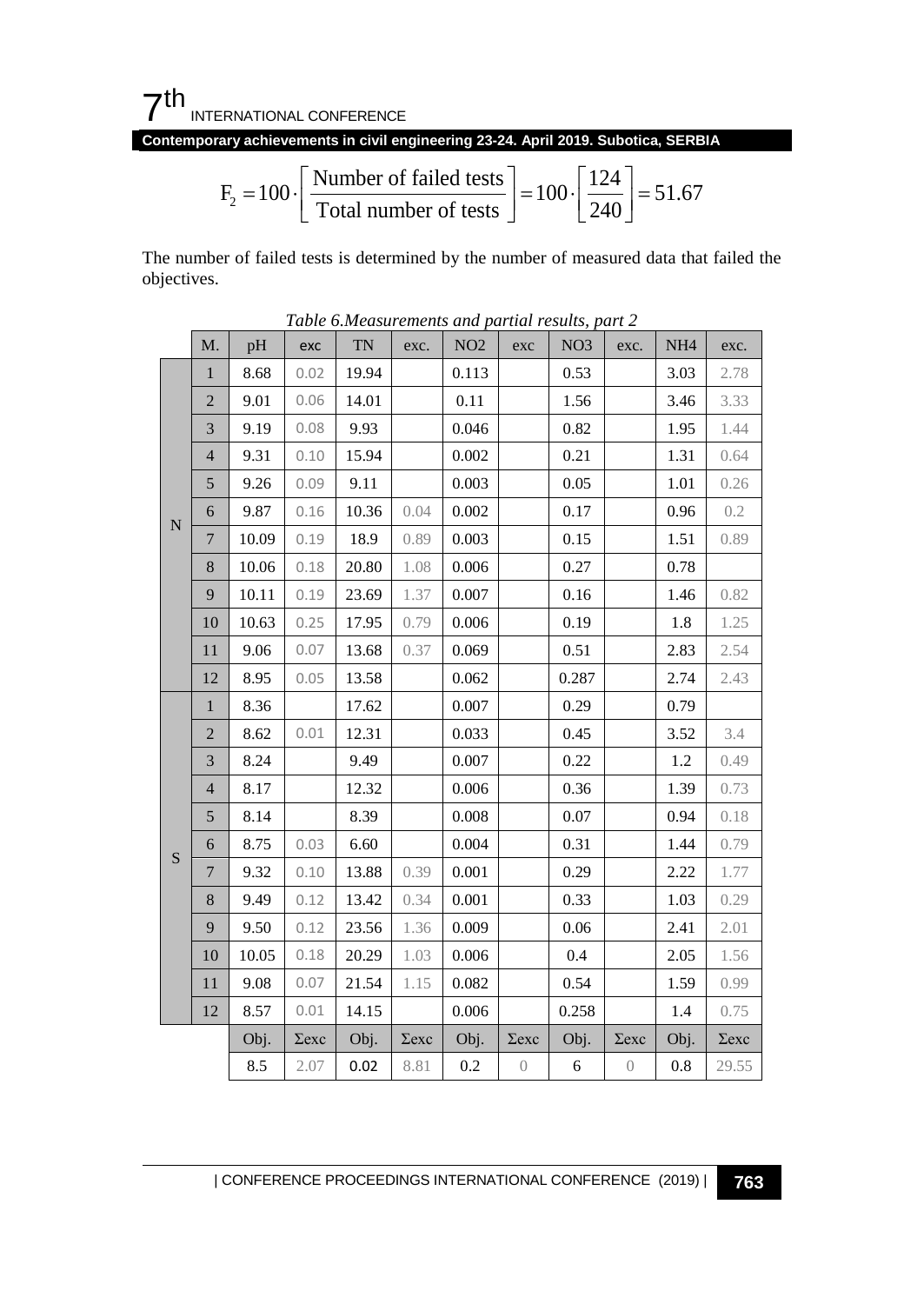# $\overline{\phantom{a}}$ . МЕЂУНАРОДНА КОНФЕРЕНЦИЈА

### **Савремена достигнућа у грађевинарству 23-24. април 2019. Суботица, СРБИЈА**

In order to compute the amplitude, one should firs determine the nse that is computed by summing all of the  $\Sigma$ exc values, for all of the considered parameters, and over all of the measured data, that was in this case 10 parameters, with 12 months of measurements and two sets of data, which is then reduced by the number of results that met their objectives. The amount by which the objectives are not met is:

$$
F_3 = \left(\frac{\text{nse}}{0.01 \cdot \text{nse} + 0.01}\right) = \left(\frac{0.973}{0.01 \cdot 0.973 + 0.01}\right) = 49.31
$$

Finally, the CCME WQI can be determined:

$$
\text{CCME WQI} = 100 - \left[ \frac{\sqrt{F_1^2 + F_2^2 + F_3^2}}{1.732} \right] =
$$

$$
= 100 - \left[ \frac{\sqrt{70^2 + 51.67^2 + 49.31^2}}{1.732} \right] = 42.26
$$

According to the descriptions given in Tab. 1., the water quality of Lake Ludas is considered poor if computed using the CCME WQI method.

As it was presented, using this approach, the water quality of a surface water can be described using one number and a description that are based on a large number of data. This approach is much more acceptable when dealing with the general public who are usually the stakeholders managing these sites.

### **4. CONCLUSION**

This paper presents the process of determining the CCME WQI. The first section of the work shows the equations used to compute the water quality index, while the second part of it gives an example by evaluating the CCME WQI for Lake Ludas. For the representation of the method, the authors selected the data from year 2012. where there were two sets of data, one for the south part of the lake, and another one for the north part of the lake.

After determining the CCME WQI it was established that the quality of Lake Ludas puts it in the range of poor quality with the CCME WQI of 42.26.

The importance of evaluating the WQI in general is a consequence that complicated scientific data that are gathered and used to monitor the water quality of a certain site need to be represented in a more approachable manner in order to make them understandable for the general public. This is the consequence of the fact that the final decisions regarding the management of these sites are made by stakeholders that are part of the general public. As a solution, instead of providing them with a large amount of various water quality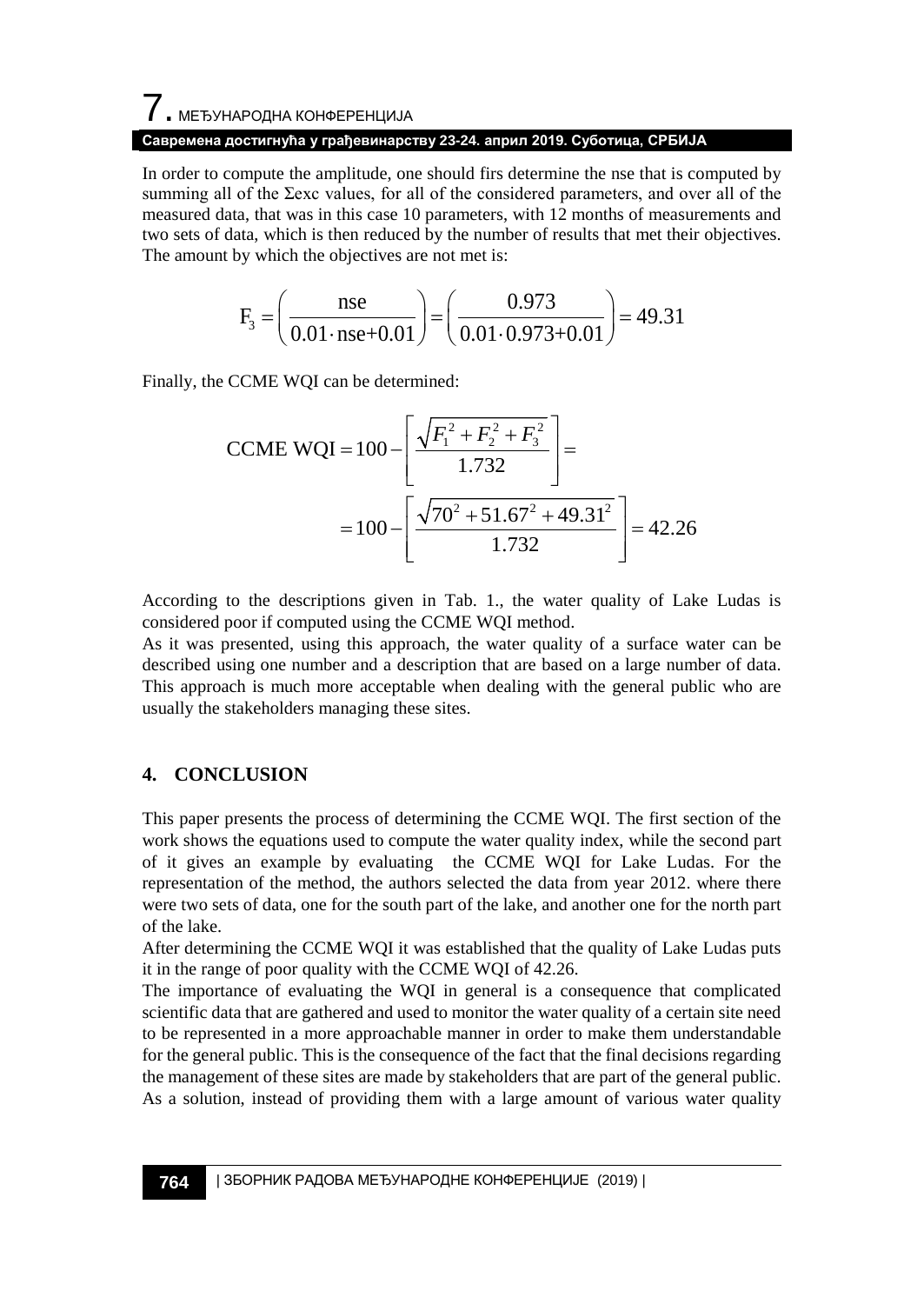# $7<sup>th</sup>$ INTERNATIONAL CONFERENCE

#### **Contemporary achievements in civil engineering 23-24. April 2019. Subotica, SERBIA**

parameter measurements, these data are included into the computation of a water quality index, that reduces these data into one number and an easily understandable word.

### **Acknowledgments**

This work was funded by the Ministry of Education and Science of the Republic of Serbia, Project Number TR 37009.

### **REFERENCES**

- [1] Bhateria R. and Jain D. : Water quality assessment of lake water: a review. Sustainable Water Resource Management, 2016, vol. 2, , № 2, p.p. 161-173
- [2] Xu Z.X. : Composite water quality identification index for environmental quality assessment of surface water. Journal of Tongji University (Natural science), **2005**, vol. 4, № 33, p.p. 482-488
- [3] Ji X., Dahlgren R. A. and Zhang M. : Comparison of seven water quality assessment methods for the characterization and management of highly impaired river systems. Environmental Monitoring and Assessment, **2016**, vol. 188, № 15, <https://doi.org/10.1007/s10661-015-5016-2>
- [4] Liu W. J., Li Z. B., Zou D. S., Ren C. J. and Pei Q. B. : The characteristics and evaluation of water pollution in Ganjiang Tail River. IOP Conference Series: Earth and Environmental Science 82, IOP Publishing, **2017**
- [5] Lumb A., Sharma T. C., Bibeault J. F. and Klawunn P. : A Comparative Study of USA and Canadian Water Quality Index Models. Water Quality, Exposure and Health, **2011**, vol. 3, № 3-4, p.p. 203-216.
- [6] Bilgin A. : Evaluation of surface water quality by using Canadian Council of Ministers of the Environment Water Quality Index (CCME WQI) method and discriminant analysis method: a case study Coruh River Basin. Environmental Monitoring and Assessment, **2018**, vol. 190, № 554, https://doi.org/10.1007/s10661- 018-6927-5
- [7] de Almeida G. S.  $\&$  de Oliveira I. B. : Application of the index WQI-CCME with data aggregation per monitoring campaign and per section of the river: case study - Joanes River, Brazil. Environmental Monitoring and Assessment, **2018**, vol. 190, № 195, https://doi.org/10.1007/s10661-018-6542-5
- [8] Davies J-M. : Application and Tests of the Canadian Water Quality Index for Assessing Changes in Water Quality in Lakes and Rivers of Central North America. Lake and Reservoir Management, **2006**, vol. 22, № 4, p.p. 308-320
- [9] Koch D. and Horvat Z. : Field measurements and hydraulic computation of a culvert. Journal of Faculty of Civil Engineering Subotica, **2018**, vol. 34, p.p. 57-66
- [10]CCME :. Canadian Water Quality Guidelines for the Protection of Aquatic Life, CCME Water Quality index 1.0, User's Manual. CCME, Winnipeg, Manitoba, Canada., **2011**
- [11]CCME: Synthesis of Research and Application of the CCME Water Quality Index, CCME Project No. 520-2012. Malahat, British Columbia, **2012**